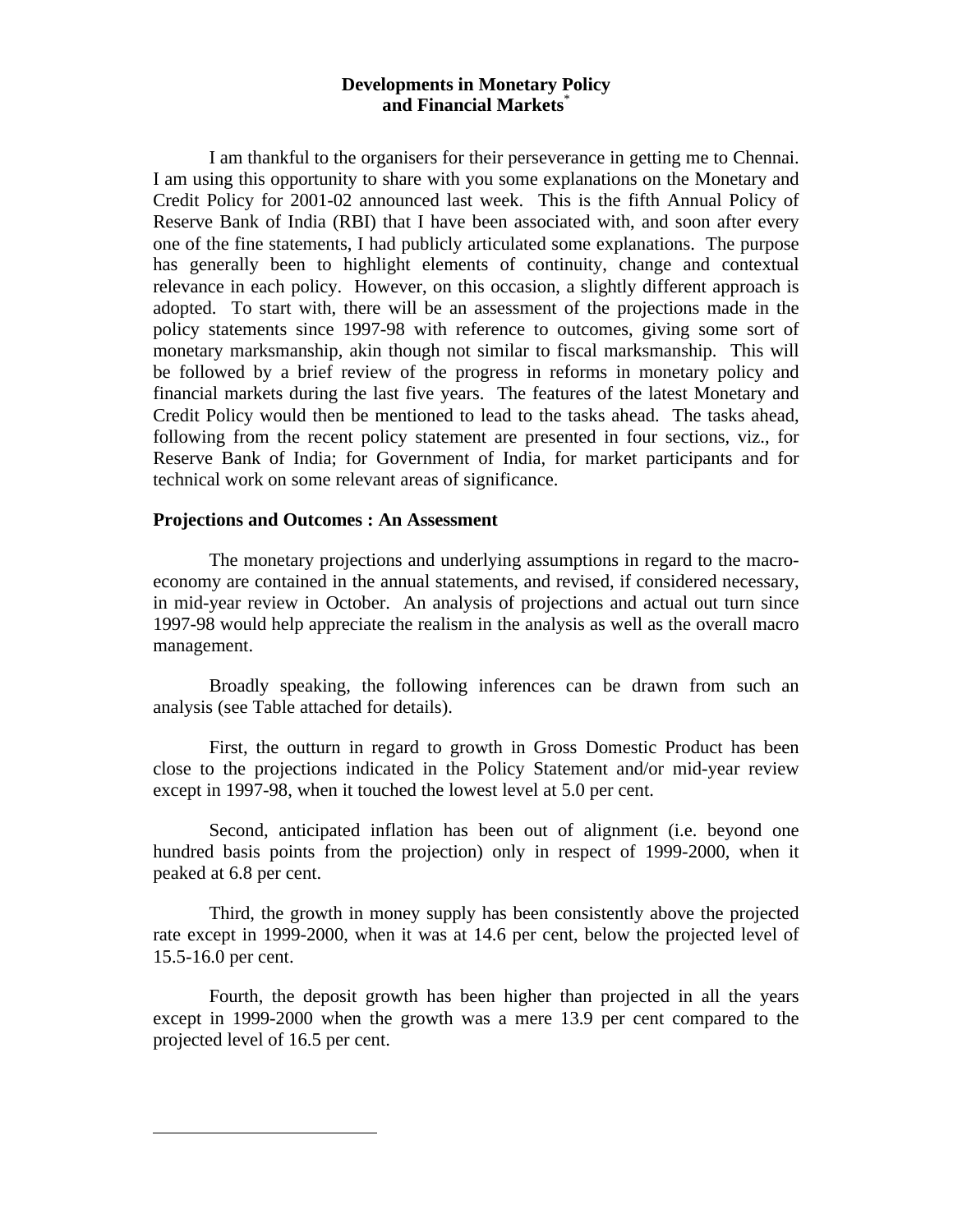Fifth, the growth of non-food credit {including investments in PSU bonds, corporate debentures, Commercial Paper (CP) etc.} has generally been less than projected in all the years.

Sixth, in regard to interest rates, the general preference has been to bring down or soften interest rates while focussing on stability, though no specific rates were indicated. There has been a reduction every year, the range measured by Prime Lending Rates of public sector banks, having come down from 14.0 to 14.5 per cent in 1997-98 to 10.0 to 13.0 per cent in 2000-01.

Seventh, the market borrowing programme of the union government exceeded the projections (as per budget estimates) in all the years except in 2000-01, and there has been a significant borrowing in the fortnight following the end of the fiscal year. In fact, the slippage in 1998-99 and 1999-2000 had been very large, being about Rs. 15,000 crore, accounting for about 0.75 per cent of GDP. The borrowing programme of State Governments has been consistently higher than originally indicated to RBI except during 1997-98.

Eighth, as regards external sector, the current account deficit has been consistently less than 2.0 per cent of GDP, strictly in consonance with the broad policy indications. In fact, it has been significantly lower and at 1.5 per cent or less in all the years.

Ninth, the policy objective of augmenting reserves has also been achieved in every one of the years and the total addition to foreign currency reserves during the period at U.S.\$ 17 billion far exceeded the total addition to external debt (including amounts raised under Resurgent India Bonds and India Millennium Deposits) of U.S.\$ 4.5 billion.

Finally, the conditions in forex markets appear to have been reasonably stable, though there have been several occasions when there were pressures warranting prompt actions by RBI.

There is no doubt that the actual outcomes depend upon several uncertainties and unanticipated events that characterise any policy making during any given medium- term frame. The period under consideration had to contend with several domestic and international events that were unexpected, viz., domestic political uncertainties due to Parliamentary elections, Asian crisis, sanctions against India by the USA, border conflict at Kargil and oil shock or large increase in price of petroleum. Surely, there are lessons to be learnt and elements of good luck that might have visited on occasions but the period also exhibited exercise of sound judgements and enhancement of skills in management at all levels within RBI. What is of greater significance is the fact that the monetary policy was conducted while bringing about significant structural improvements in the financial sector and developing financial markets, especially the money market and the government securities market. Monetary management was greatly facilitated by the solid foundations laid and sound policy framework created by the RBI during the early nineties preceding the period analysed.

# **Review of Progress (1996-2001)**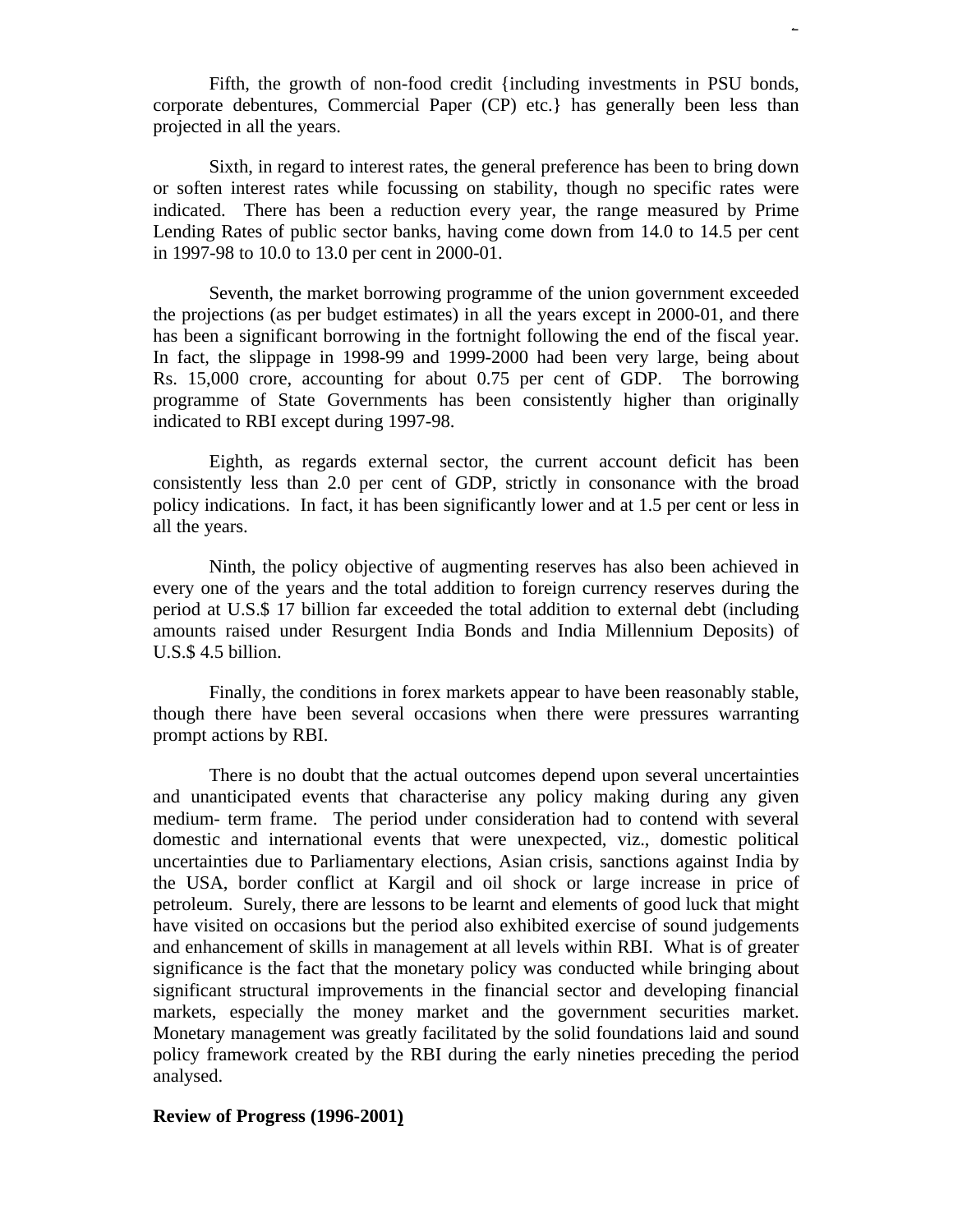The main objectives of the policy measures during 1996-2001 have been to increase operational effectiveness of monetary policy by broadening and deepening various segments of the financial market, to redefine the regulatory role of the Reserve Bank, to strengthen prudential and supervisory norms, to improve the credit delivery system, and to develop the technological and institutional infrastructure for an efficient financial sector. These measures usually announced as part of Policy Statements help the market agents to appreciate the policy changes in offing and to prepare themselves to meet possible challenges. In evolving these measures, market participants are closely associated and consulted.

The recent experience shows that monetary management in terms of objectives, framework and instruments has undergone significant changes, reflecting broadly the transition of Indian economy from a regulated to liberalised and deregulated regime. In that context, it would be worth the while to address some of the major highlights of these changes and the related issues which have received added and focused attention in recent years.

First, during this period the twin objectives of monetary policy of maintaining price stability and ensuring availability of adequate credit to productive sectors of the economy to support growth have remained unchanged; the relative emphasis on either of these objectives also continues to depend on the circumstances. However, the gradual liberalization of financial markets has increased the potential risks and vulnerability of institutions and has, therefore, implications for financial stability. The linkages between financial stability and price stability have become pronounced in recent times. In this context, the recent policy measures laid emphasis *inter alia* upon maintaining orderly conditions and containing volatility in financial markets. While the market determined exchange rate system has implications for monetary policy, the international transmission of price changes also need to be recognized in understanding the inflationary process. The structure of the economy and the role of services sector have also been changing which have implications for transmission of monetary policy.

Second, though inflation is not targeted, policy statements including those in the reference period, have been identifying a tolerable level of inflation taking into account the global trends and domestic compulsions. The measurement issues have also come to the fore and the notions of core-inflation and underlying inflation as against headline have been subjects of discussion. There has also been some sensitivity in the market, to the issues relating to measurement of prices in the growing services sector as also asset prices. A national consensus on the need to emphasize price stability in macro policy seems to be emerging.

Third, in a deregulated environment, besides the provision of adequate credit, availability of adequate resources at appropriate costs, i.e., interest rates becomes more important. Stable and preferably a low interest rate regime is conditional upon enabling stable inflationary expectations, which in turn depends on price stability. During the period, the fiscal and other constraints inhibiting the downward flexibility in interest rates had been debated and the need to impart flexibility to interest rates has emerged as a focal point for policy action. Consequently, there is widespread appreciation of the efforts to ensure reduction in existing high levels of revenue deficit and fiscal deficit, besides rationalising administered interest rates on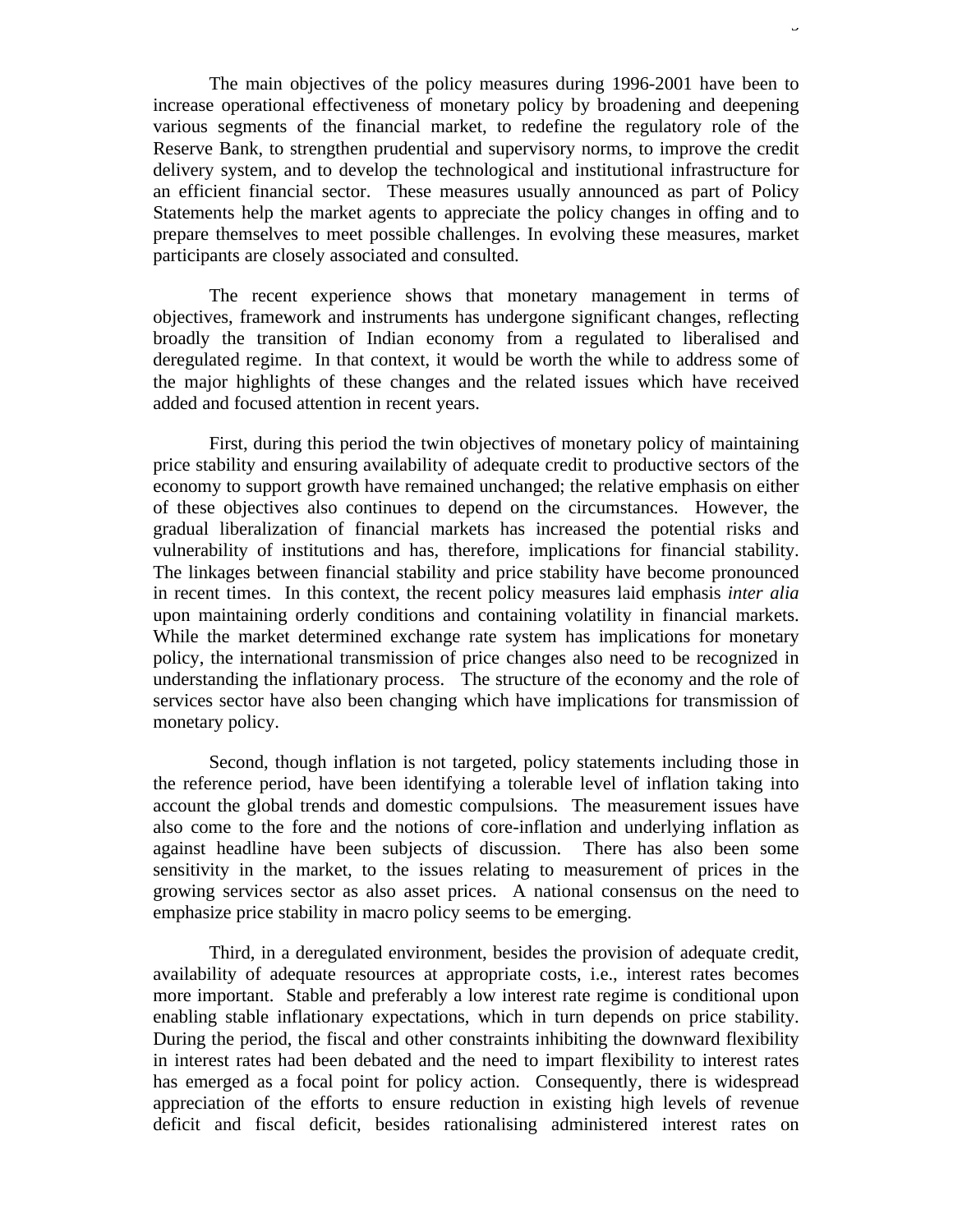contractual savings to impart efficiency and operational flexibility to the financial sector.

During this period, most interest rates have been deregulated. The few prescriptions that exist, viz., export credit, small loans, foreign currency deposits are in the nature of ceilings related to market interest rates such as the relevant Prime Lending Rate (PLR) of the concerned bank or the LIBOR of the concerned currency. Currently, the only administered interest rate is on saving deposits. While directed credit continues, the conditions attached to such credit dispensation have been made considerably flexible.

Fourth, the monetary policy framework in India from mid-1980s till 1997-98, can, by and large, be characterised as a monetary targeting framework on the lines recommended by Chakravarty Committee (1985). Because of reasonable stability of the money demand function, the annual growth in broad money  $(M_3)$  was used as an intermediate target of monetary policy to achieve monetary objectives. In practice, unlike many other countries, which followed such an approach, the monetary targeting approach was used in a flexible manner with a 'feedback'. This was necessary partly because of high level of government borrowings and the fiscal dominance, administered interest rates and the large size of unorganized sector. Deregulation and liberalization of the financial markets combined with increasing openness of the economy during this period necessitated some changes in this framework. Consequently, a multiple indicator approach was announced in 1998-99, wherein interest rates or rates of return in different markets (money, capital and government securities markets) along with such data as on currency, credit extended by banks and financial institutions, fiscal position, trade, capital flows, inflation rate, exchange rate, refinancing and transactions in foreign exchange available on high frequency basis are juxtaposed with output data for drawing policy perspectives. Such a shift was gradual and a logical outcome of measures taken over the reform period since early nineties.

Thus the 'exclusive' use of broad money as an intermediate target was deemphasised, but the growth in broad money  $(M_3)$  continues to be used as an important indicator of monetary policy. In a deregulated financial environment with reasonably open capital account, monetary policy has to respond to unexpected changes on short-term basis. The switchover to a multiple indicator approach provided necessary flexibility to the Reserve Bank to respond to changes in domestic and international economic and financial market conditions more effectively. In a medium to long-term perspective, the impact of money supply on inflation, however, cannot be ignored and for purposes of policy, the Reserve Bank still continues to announce projections of money supply compatible with the outlook on growth of GDP and expected inflation.

Fifth, the institutional context in which monetary policy was conducted was vastly different till very recently. Since 1997, a major change has taken place with the discontinuation of the process of automatic monetisation of government deficit. Although the mutually agreed Ways and Means Advances (WMA) sought to put a limit on direct short-term access of funds from the Reserve Bank to the Government, the continued high fiscal deficit made it difficult for the Government to reduce its requirement of borrowings from the banking sector. In the process, the Reserve Bank had to manage liquidity in the system in such a way that the impact of the high fiscal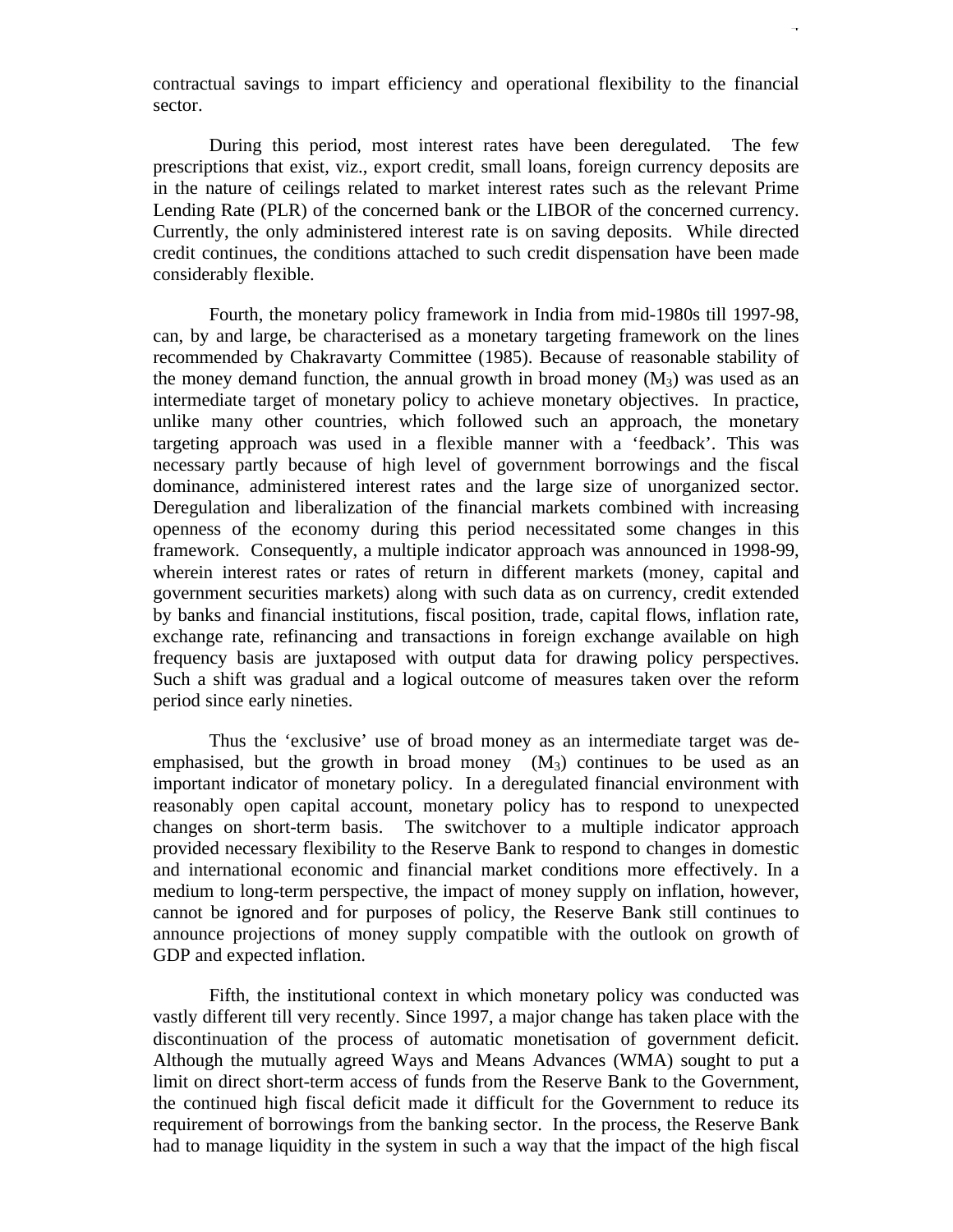deficit on monetisation as also on interest rates is minimized. In effect, while the fiscal impact on monetisation has been reduced significantly, the interplay between fiscal and monetary operations continued to be significant in the post-1997 scenario.

The overall monetary management becomes difficult with a large and growing borrowing programme of the government, year after year, which puts pressure on the absorptive capacity of the market. The banking system at end-March 2001 held government securities of around 35.0 per cent of its net demand and time liabilities as against the minimum statutory requirement of 25.0 per cent. In terms of volume, such holdings above the statutory liquidity ratio (SLR) amounted to as much as Rs.1,00,000 crore, which is substantially higher than the net annual borrowings of the government.

Sixth, in addition to the changes in the monetary policy framework, targets and indicators, and the institutional context in which monetary policy is being conducted over the past five years, a major transformation has also taken place in the operating procedure of monetary policy. The reform of monetary and financial sectors has enabled the Reserve Bank to expand the array of instruments at its command.

The reliance on reserve requirements, particularly the cash reserve ratio (CRR), has been reduced as an instrument of monetary control. The CRR has been brought down, notwithstanding intra-year variations, from a peak of 15.0 per cent in 1994-95 to 8.0 percent in 2000-01. The objective of policy is to reduce CRR to its statutory minimum of 3.0 per cent over a period of time. The Statutory Liquidity Ratio has already been brought down to its statutory minimum of 25.0 per cent.

The liquidity management in the system is carried out through open market operations (OMO) in the form of outright purchases/sales of government securities and repo and reverse repo operations. The OMO are supplemented by access to the Reserve Bank's standing facilities and direct interest rate signals through changes in the Bank Rate/repo rates.

For transmitting signals of monetary policy, the Bank Rate was initially operationalised as a signaling and reference rate for influencing the interest rates in the economy. Interest rates on advances from the Reserve Bank were linked to the Bank Rate. Refinance/liquidity support at the Bank Rate and repo rates were intended to serve as a ceiling and a floor, respectively, setting an informal corridor for money market particularly the call money market to operate. In the context of the continued large market borrowing programme of the government, the Reserve Bank on occasions adopted a policy of strategically accepting private placement of government securities and then releasing those to the market at an appropriate time without putting undue pressure on interest rates.

In terms of further progress in the use of market-based instruments, a liquidity adjustment facility (LAF) was introduced in June 2000. The LAF enables the Reserve Bank to modulate short term liquidity under varied financial market conditions in order to ensure stable conditions in the overnight (call) money market. The LAF operates through repo and reverse repo auctions thereby setting a corridor for the short-term interest rate consistent with policy objectives. The LAF operations combined with strategic open market operations consistent with market liquidity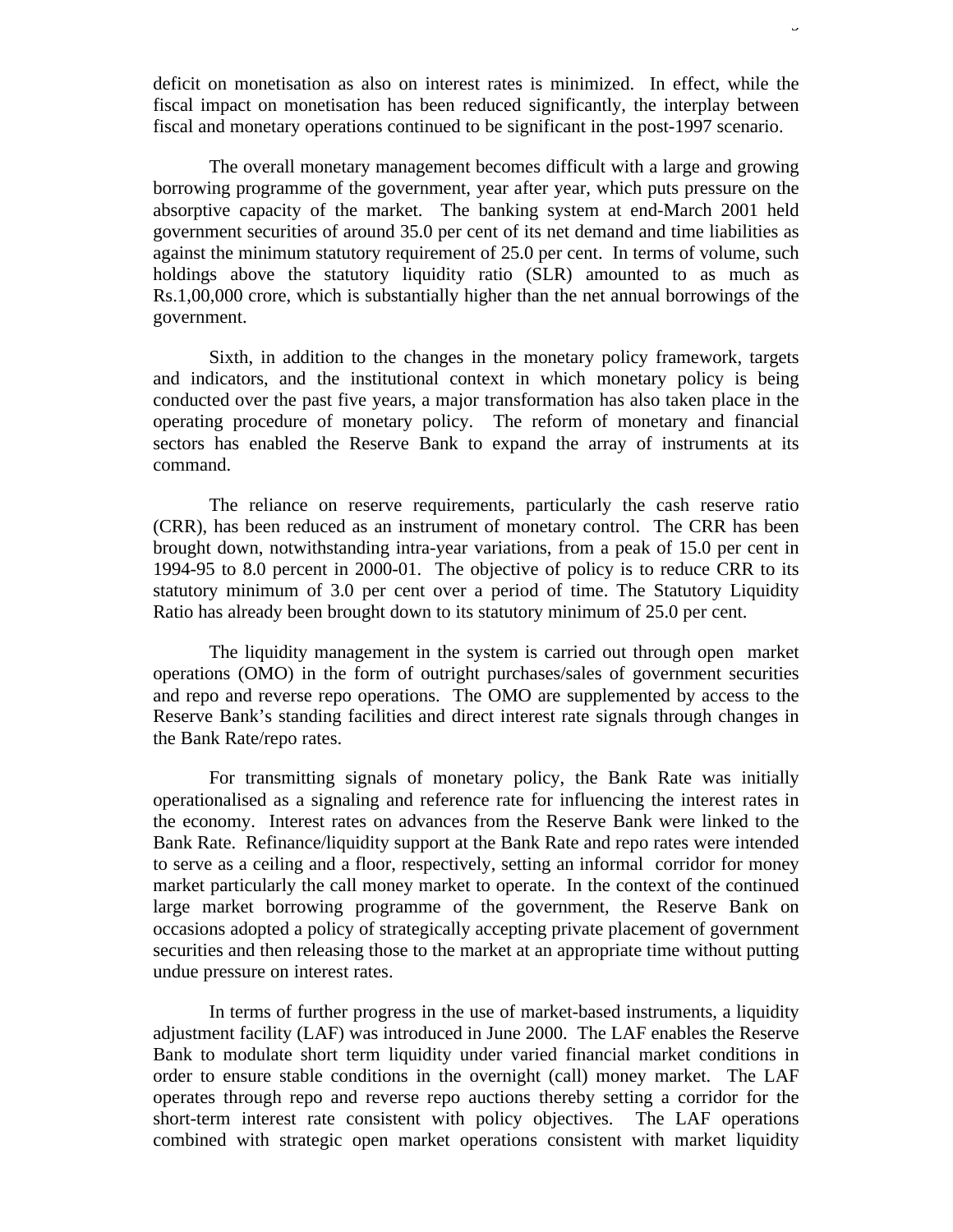conditions has evolved as the principal operating procedure of monetary policy of the Reserve Bank. The next stage of development in this direction aims to move towards a full-fledged LAF by gradually removing/minimizing standing facilities, thus providing appropriate conditions for the Reserve Bank to exercise greater degree of freedom in providing a direction on interest rates to the market.

Seventh, the emerging linkages among money, government securities and foreign exchange markets require the Reserve Bank at times to use short-term monetary measures alongside intervention to arrest excessive volatilities in foreign exchange market. While there is no settled conclusion about the appropriateness of an exchange rate regime within the broad range of corner solutions of 'free float' and a 'currency board', in the present market determined exchange rate regime, the primary objective of the Reserve Bank continues to be the maintenance of orderly conditions in the foreign exchange market, meeting temporary supply-demand gaps which may arise due to uncertainties or other reasons, and curbing destabilizing and self-fulfilling speculative activities. To this end, the Reserve Bank monitors closely the developments in the financial markets at home and abroad and takes such measures, as it considers necessary from time to time.

The recent experience has highlighted the importance of building up foreign exchange reserves to take care of unforeseen contingencies, volatile capital flows and other developments, which can affect expectations adversely. The emerging economies have to rely largely on their own resources during external exigencies (or contagion) as there is no international "lender of last resort" to provide additional liquidity at short notice on acceptable terms. Thus, the need for adequate reserves is unlikely to be eliminated or reduced even if exchange rates are allowed to float freely. The overall approach to the management of India's foreign exchange reserves in recent years has reflected the changing composition of balance of payments, and has endeavoured to reflect the "liquidity risks" associated with different types of flows and other contingencies.

Finally, the gradual switchover to indirect market-based instruments in the conduct of monetary policy was made possible because of simultaneous efforts at developing various segments of the financial market, particularly money, foreign exchange and government securities market.

The increasing responsibility of the Reserve Bank of India in undertaking reform in the financial markets has to be seen essentially in the context of improving the effectiveness of the transmission channel of monetary policy. Development of financial markets has, therefore, encompassed regulatory and legal changes, building up of institutional infrastructure, constant fine-tuning in market microstructure and massive upgradation of technological infrastructure. An important achievement in this area was the amendment to the Securities Contracts Regulation Act, which clarified the regulatory jurisdiction of RBI over the money, government securities and forex segments of the financial market.

The money market is critical in facilitating the conduct of monetary policy and in improving the transmission mechanism. This requires the RBI to have greater control over the liquidity in the system, create an efficient mechanism to impart interest rate signals and undertake continuous refinements to money market instruments. The market for repo is being scientifically developed over a period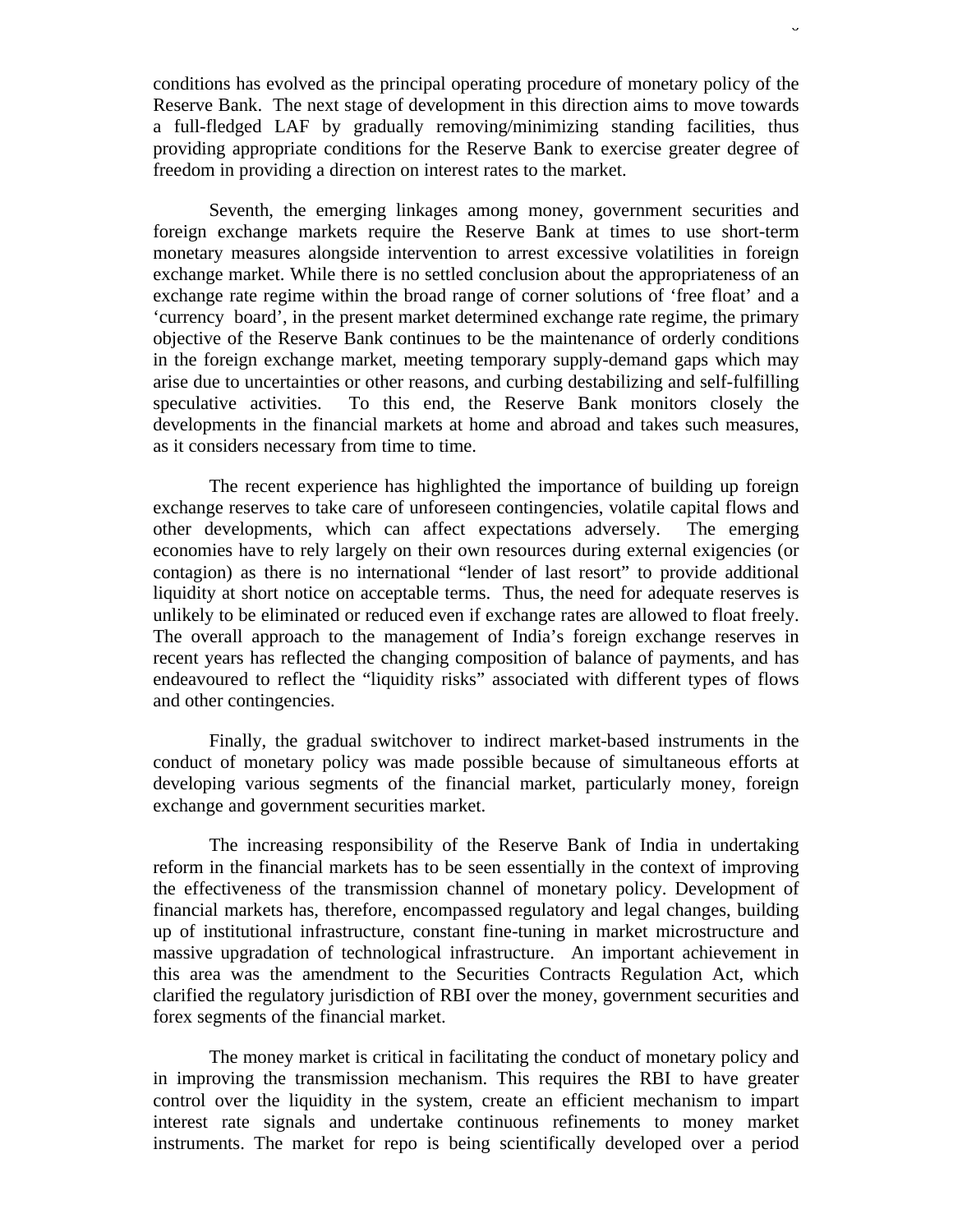through widening of participants and instruments, and by bringing uniformity in trading and accounting practices with the help of Fixed Income Money Market and Derivatives Association of India (FIMMDA). A Clearing Corporation has been proposed, so that repo operations could become efficient with adequate safeguards. Similarly, RBI has been closely nurturing the Treasury Bill market. It has increased the range of T-Bills over the years, modified the notified amounts and incorporated changes in the auction formats to suit the needs of the market. The efficacy of Commercial Paper and Certificates of Deposit has also been improved over the years with measures such as reduction in the minimum period and amount of issue, lock-in period, preferring dematerialised form, etc. The most important reform in the money market relates to the initiation of Liquidity Adjustment Facility (LAF). With the announcement of the second phase of LAF, the RBI has moved gradually from a system of segmented refinance to a more fungible system of liquidity adjustment at market related rates. Reform in the call money market has also been announced to make it purely interbank market, over a phased period.

7

In the Government Securities market, the borrowing programme of the Government has been systematised and rationalised with the establishment of cash and Debt Management Group consisting of officials from RBI and the Government and could be completed without destabilizing the financial markets. Changes have been incorporated in the formats of auction by combining both price-based and yieldbased auctions, thereby improving the fungibility and liquidity and paving the way for the development of a market for STRIPS, elongating the maturity for debt, facilitating the emergence of benchmarks, etc. The institutional infrastructure has been strengthened by increasing the number of Primary Dealers and making them functionally stronger through imposition of capital adequacy norms and other prudential norms. PDs have been made more vibrant through careful modulation of responsibilities and facilities. Changes in valuation norms for banks' investment portfolio have been introduced and RBI has moved away from announcing the yield curve for government securities, which is now the responsibility of FIMMDA. Further development of the government securities market hinges on legal reforms proposed by RBI and completion of the technological upgradation process that has already commenced.

Measures initiated to integrate the Indian forex market with global financial system include permitting banks to fix their own position limits and aggregate gap limits, to borrow from and invest abroad up to 15 per cent of Tier I capital, and to arrange to hedge risks for corporate clients through derivative instruments. Given the lack of depth and liquidity in the forex market, the aim is to remove these imperfections.

A hallmark of the reform process in the financial markets is the consensus building, which is operationalised through inter-departmental working groups, interagency committees and Technical Advisory Committees at the formulation stages and Financial Markets Committee at the monitoring stage. The aim is to involve all the stakeholders in the formulation and implementation stages. Greater deregulation underscores the importance of closer monitoring of market developments by the regulator. This is institutionalised in the form of Financial Markets Committee (FMC) in the RBI, which meets daily before the opening of the markets and at times on more than one occasion, when situation warrants. The FMC reviews the liquidity and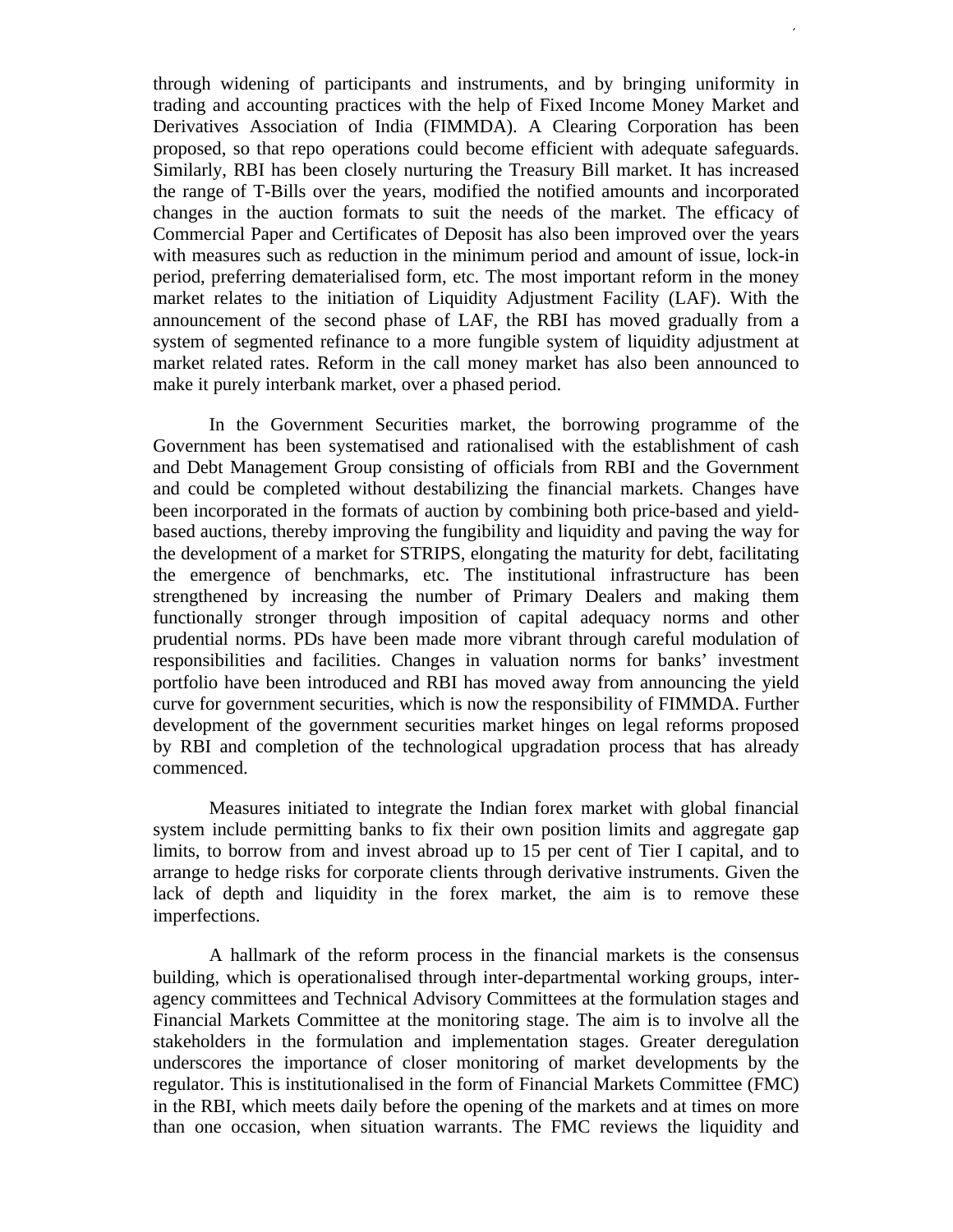interest rate situation in financial markets and advises the top management on the course of action that would be required by RBI during the day. This institutionalized framework helps the RBI to take an integrated view on all important decisions having an impact on financial markets.

The presentation has not covered important areas relating to prudential regulation, supervision and credit delivery, though they do constitute very critical aspects of financial sector reform.

#### **Features of the Policy**

The Policy has to take into account the macro-economic and monetary developments of the previous year. Since last year, a separate detailed document is prepared on the subject, which is a highly recommended reading for serious analysts. This document was issued on April 19, 2001 along with the Statement of the Policy for 2001-02.

The statement itself explains in detail the developments in 2000-01 as well as the projections and outcomes for 2001-02. What is noteworthy is the nuance in the stance of monetary policy, which gives greater emphasis than in the past to (a) credit growth and revival of investment demand; and (b) the interest rate flexibility. This may be described as the contextual response at macro-policy level. At micro level, there are contextual measures such as those relating to urban cooperative banks, and exposure norms of banks to stock market

The second set of measures would emphasise the continuation of some reform aspects of policy. Changes are sought in the liquidity adjustment facility, call money market, repo market and export re-finance. The set of measures when fully implemented in the next two to three years would mean completion of the transition towards indirect instruments of monetary policy, and imparting greater effectiveness of monetary policy transmission. To illustrate, at present, banks get liquidity from non-banks and also from RBI. In fact, RBI is currently obliged to provide eligible amount of liquidity at predetermined rate which gives greater freedom to banks but correspondingly constrains the operations of RBI. Further, now intra-day liquidity cannot be handled by the RBI. The package of measures announced now would take care of these issues and carry the operating environment of monetary policy to international standards.

Similarly, in the area of institutional and technological infrastructure for financial markets, the full implementation of computerisation of Public Debt Office and operationalisation of Clearing Corporation during the course of the year represents culmination of medium term efforts to instill international standards. Incidentally, the modern forex clearing operations proposed in India are pioneering, outside of America and Europe, with Hong Kong becoming operational last year. There will be enormous savings in time and cost of intra bank forex transactions in India. Corporates, mutual funds etc. can operate in the repo market, i.e., access or provide collateralised liquidity for the very short term, with all safeguards. Money market operations need no longer be confined to Mumbai. This should certainly be cheered by Chennai!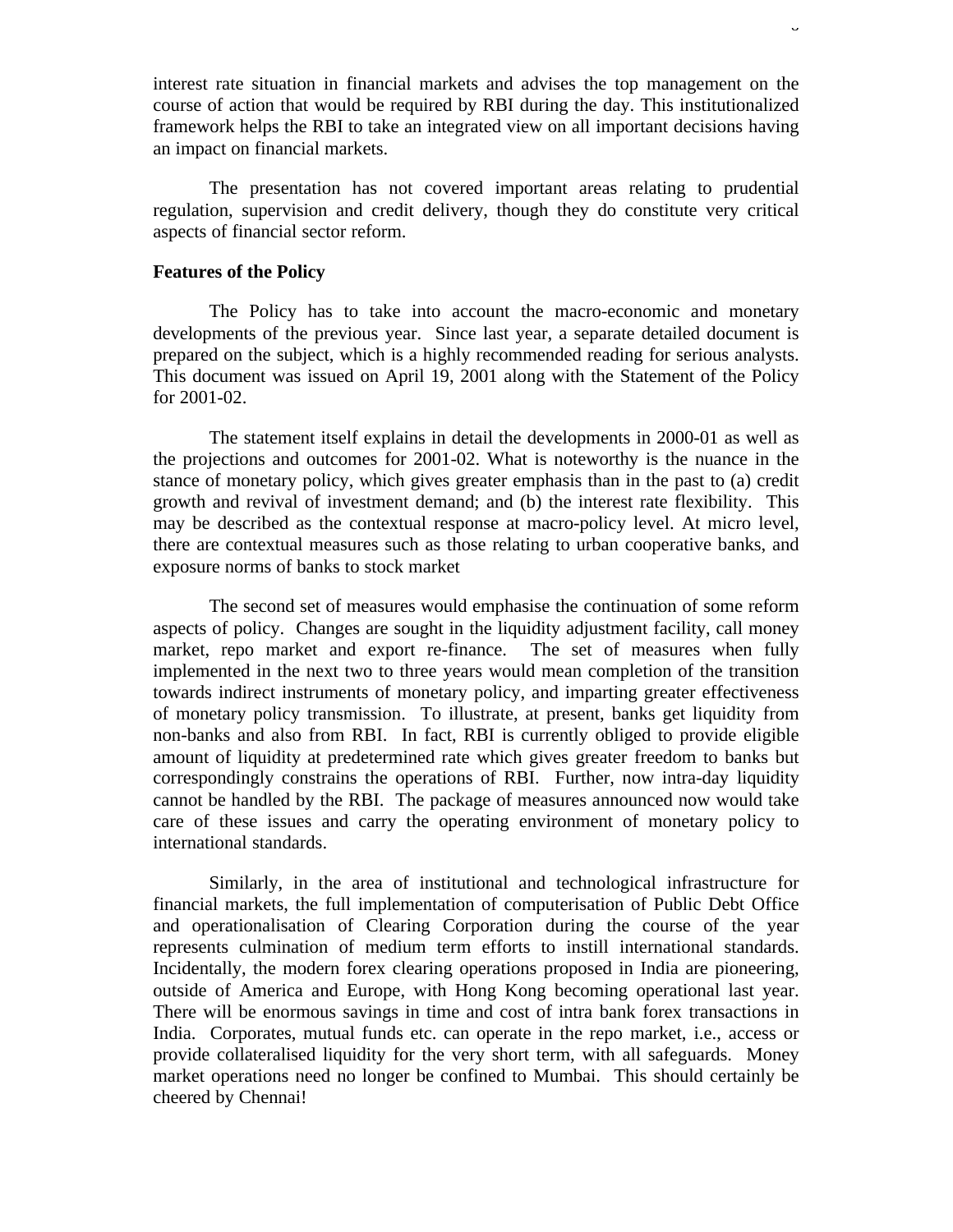The prescription that banks, Financial Institutions, Primary Dealers etc. should invest in CPs and other instruments only in demat form is a significant new measure which will virtually make all these markets into demat mode, thus ensuring safety for all including individual investors.

9

The movement towards competitive and deregulated interest rate regime has also been completed with linking of all lending rates to PLR of the concerned bank while PLR itself has been transformed into a benchmark rate. With this, the erstwhile non-transparent practices of circumventing PLR when it was a floor, as applied to creditworthy borrowers may end. Also, this gives greater scope for banks to meet emerging business cycles.

In the area of prudential standards, markets carry on impression that the level of Non Performing Assets is understated on account of 180-Day instead of 90-Day norm. This will be clarified once the position is crystalised as per international norm. However, to ensure smooth transition, sufficient time up to 2004 is given for banks to make appropriate provisions. This is a forward looking measure, and a change to meet global standards. Similarly, changes have been proposed in the measurement of capital for exposure purposes and in the level of exposure limit itself. These changes will also be applicable from a future date.

In the recent past, policy statements emphasised change in the role of RBI from being a micro regulator to concentrate on macro aspects. While that process of changing the role is almost complete, the current statement emphasises changing the functions of RBI. It sets the agenda for divesting itself of the functions as debt manager, as owner, and in some ways as regulator say of NBFCs or urban cooperatives and concentrate on monetary management.

There are several areas where progress is reported and further measures indicated, such as in the areas of technology, regulatory review, credit bureau, international financial standards and codes, legal reforms, debt recovery etc. Perhaps there is no need to elaborate these to this gathering.

# **Tasks Ahead for Government**

The current monetary policy has signalled important reforms which require changes in existing legislation or introduction of new laws. These include amendments to the Public Debt Act and introduction of Government Securities Bill (to provide flexibility in undertaking transactions in Government securities and facilitate retailing) amendments to the Reserve Bank of India Act (to bring about among other things greater flexibility in monetary policy operations by reducing the statutory minimum for CRR/SLR, enable separation of debt management functions etc.); passage of Fiscal Responsibility Bill (to bring reasonable control over fiscal management), amendments to the State Bank of India (SBI) and other Acts governing public sector banks, National Housing Bank (NHB), National Bank for Agriculture and Rural Development (NABARD), and Industrial Development Finance Corporation (IDFC) Acts (to transfer ownership of these institutions from the RBI to the Government); a new Deposit Insurance and Credit Guarantee Corporation (DICGC) Act (to make it consistent with financial sector liberalisation); a separate Act for Non-Banking Financial Companies (NBFCs) (to provide enhanced protection to depositors of NBFCs); amendment to Banking Regulation Act (to encompass areas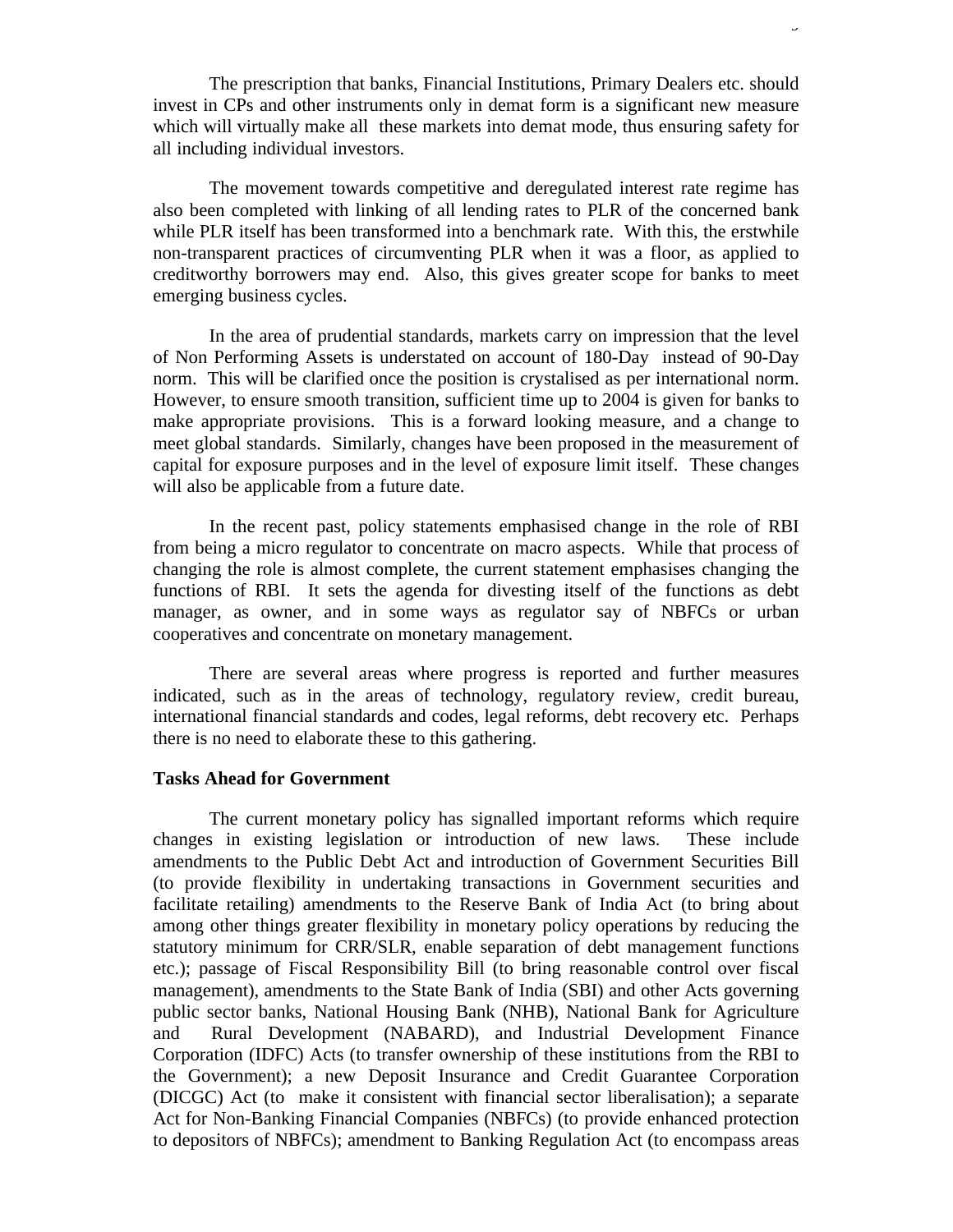of security laws and regulatory framework of banking), amendment to Negotiable Instruments Act (to bring it in conformity with the Information Technology Act, 2000 to bring electronic cheque, securitised certificate and other evolving products within its ambit); enactment of Bill on asset securitisation (to create an enabling environment for market for asset securitisation).

Apart from legislative changes, an important aspect relating to the supervisory framework for Urban Cooperative Banks has been proposed. This would need to be pursued in consultation with the Central and State Governments.

# **Tasks Ahead for the Reserve Bank of India**

First, RBI has already forwarded the draft amendments to the various acts, which is under consideration of the Government. However, some further work may be needed from RBI also.

Second, the changes proposed in the financial sector will need follow-up actions by RBI. For instance, the move over to the second and third stages of LAF would need RBI to have a greater fix on the liquidity in its system. RBI is already formalising a short-term liquidity model, which should provide important inputs to its decision making. This would be all the more critical in the next stage.

Third, on the operational side, RBI would need to be prepared to advance the timing of the auction process under LAF as also be prepared with its systems to conduct discriminatory price auctions under LAF and uniform price auctions with regard to dated securities.

Fourth, further progress in reform in the financial markets depends on the commencement of operations by the Clearing Corporation and maintaining the time schedule for the Negotiated Dealing System, Real Time Gross Settlement system and computerisation of Public Debt Office. RBI would need to closely monitor to ensure timely implementation.

Fifth, although the Regulations Review Authority has ceased its operations, RBI has decided to make the review exercise an integral part of the system by putting in place an alternate mechanism. RBI should ensure that the new arrangements are in place quickly to continue with the work of the erstwhile RRA both in letter and same spirit.

Sixth, apart from this, the progress by the various Committees in RBI relating to the move towards risk based supervision, macro-prudential indicators etc. will have to be hastened.

Seventh, follow-up actions on the work by the Advisory Groups on international standards and codes may be designed in close consultations with the Chairmen concerned.

Finally, keeping abreast with international developments in financial markets as also coping with the dynamics of liberalisation within our country would require continued upgradation of skills of personnel within the RBI.

### **Tasks Ahead for Market Participants**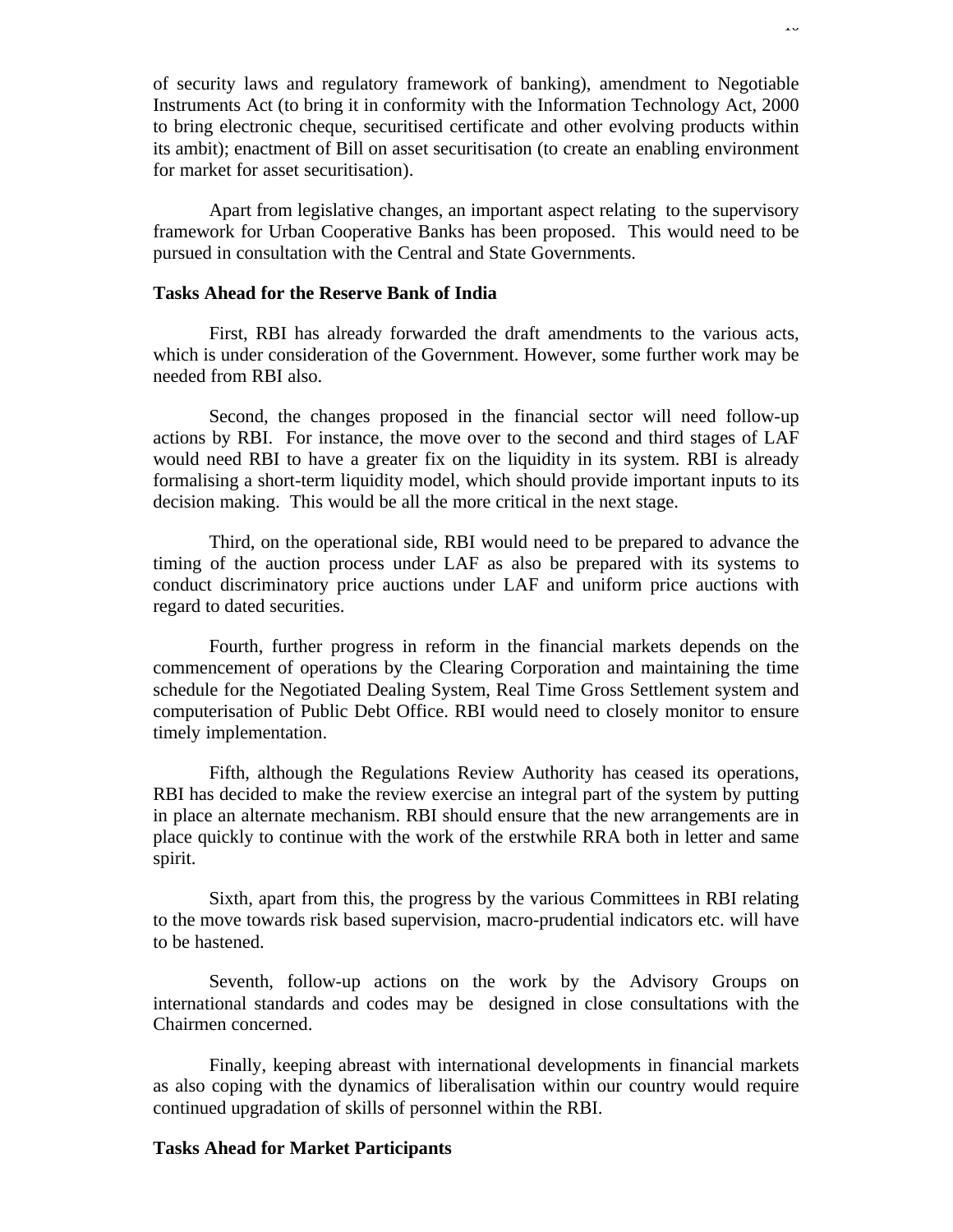The monetary policy has bestowed greater flexibility and ushered in a more competitive environment among market participants.

11

First, banks and Primary Dealers (PDs) should prepare themselves for Stage II of LAF where one-third of the liquidity support normally available to them at fixed rate of interest would now be available at market rate.

Second, with the reform in the call money market having been announced, banks and non-banks should position themselves for a changed environment. While the total liquidity in the money market would not reduce, the composition between collateralised and non-collateralised liquidity would alter resulting in a new set of dynamics. Hence, new counter-party limits would need to be put in place. In fact, with the operationlisation of Clearing Corporation, the liquidity would improve since more participants and more instruments would be eligible to participate.

Third, with rationalisation in the Primary Lending Rate (PLR) norms and more flexibility in fixed deposit maturity and other terms such as premature withdrawal and interest on overdue deposits, the competition among banks could intensify, which would require banks to be more proactive, improve their infrastructure and operational efficiency as also enhance human skills. Corporates will also have greater incentive to improve their ratings as better corporates would be able to acquire bank loans at finer rates.

Fourth, the move to 90-Day norm for Non Performing Assets (NPAs) for banks and 180-Day norm for Financial Institutions (FIs) would require changes in the interest rate resets and implicitly alterations in systems and procedures. This would require greater credit discipline on the part of corporates regarding repayment of loans as servicing of loans assumes greater importance.

Fifth, many of the changes in prudential regulations that have been announced, viz., credit exposures, consolidated accounting and supervision, move to the new Basel Capital Accord, move towards risk based supervision etc. would need banks to initiate steps to ensure that they are geared to adopt these changes. This would involve substantial upgradation to the existing MIS, risk management practices and procedures and technical skills of staff.

### **Tasks Ahead for Working Groups**

Progress in policy, especially on structural issues involve significant background technical work done within the RBI well before articulating them in a Policy Statement or before embarking on consultations with market participants or other stakeholders. It may be of interest to many observers that the RBI is contemplating working groups or initiation of work on technical papers on some subjects. These relate to (a) directed lending; (b) current account facility; (c) clearing and settlement system and (d) regulatory and supervisory arrangements, and (e) lenders obligations and liability.

### Directed Lending

While there are widespread reservations about directed lending, in a developing country like India, there is need for some sort of directed lending,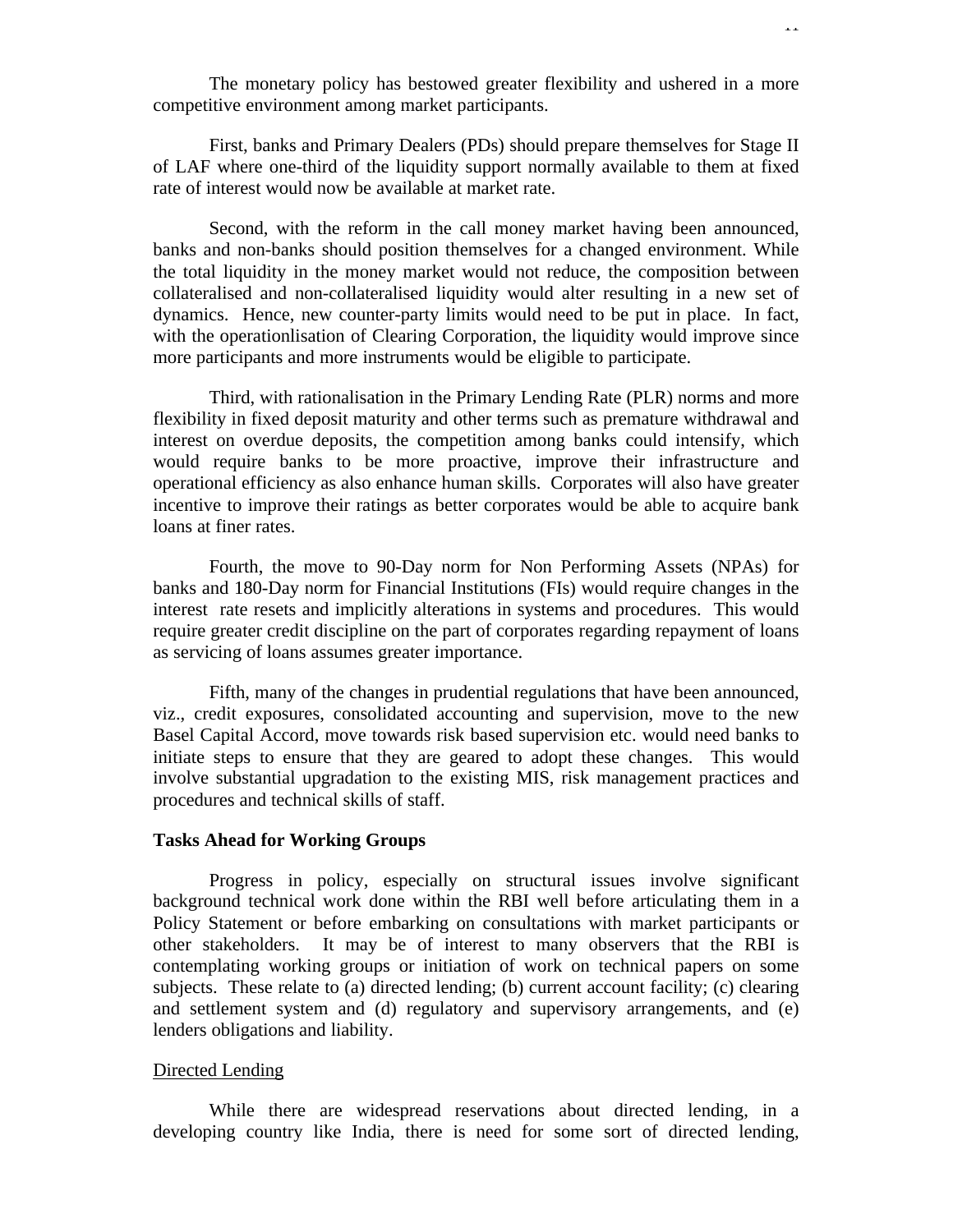especially to agriculture, small-industry and export sector. No doubt, directed lending is not the same as subsidised lending. The current stipulations regarding lending to the above sectors have evolved incrementally resulting in discrimination between foreign and public sector banks; incentive incompatibility due to possibility of making up for shortfall through NABARD, Small Industries Development Bank of India (SIDBI), etc.; and wide interpretation of directed lending to include investments. It is proposed to prepare a technical paper analysing the current situation, the problems and prospects.

## Rationalisation of Current Account Facility

At present, current account facility in RBI is extended to banks for the purpose of meeting their statutory obligations, settlement of transactions with RBI/Government and inter-bank transactions. Besides banks, non-banks like insurance companies, mutual funds, primary dealers, National Securities Clearing Corporation Ltd. etc., are also extended current account facility for such purposes as same day settlement as well as use of funds on the same day for call money transactions and facilitating development of the government securities market. However, in the context of the recommendations of the Technical Group on phasing out of non-banks from call/notice money market, the setting up of Clearing Corporation and the proposed opening up of membership of INFINET to all institutions which are maintaining current account and/or SGL account with RBI, it is felt that the present policy of current account facility needs a review. Accordingly, a Working Group has been set up by the RBI to examine the issues of rationalisation of current account facility provided by the RBI. The Group, *inter alia*, would examine the objectives and practices in regard to extension of current account facility, study international practices and make suitable recommendations.

## Clearing and Settlement System

Recognising the importance of clear-cut legal framework to govern payments system, RBI's proposals for amendment to Reserve Bank of India Act, 1934 include empowerment of the Bank with appropriate regulatory and supervisory powers in respect of payments and settlement system in the country. The amendments, once approved will provide the necessary legal framework consistent with emerging complexities and technological developments in such systems globally. More recently, the Advisory Group on Payment and Settlement System (Chairman : Shri M.G. Bhide) which examined the existing status of major systemically important payment systems in the country has also recognised a number of shortcomings, including lack of a well-founded legal framework and absence of risk management system in our Clearing House operations.

Without prejudice to these developments, it is felt necessary to consider several operational aspects. Thus, existing arrangements relating to eligibility norms for admission of new members/sub-members into the Clearing House, level of cash/market value of securities to be maintained as collateral with the RBI by the members to ensure safety of settlement etc., need a thorough review to safeguard the integrity of payment system. Hence, it has been decided to constitute a Working Group to evolve suitable criteria for membership and recommend appropriate prudential safeguards including risk management systems for Clearing House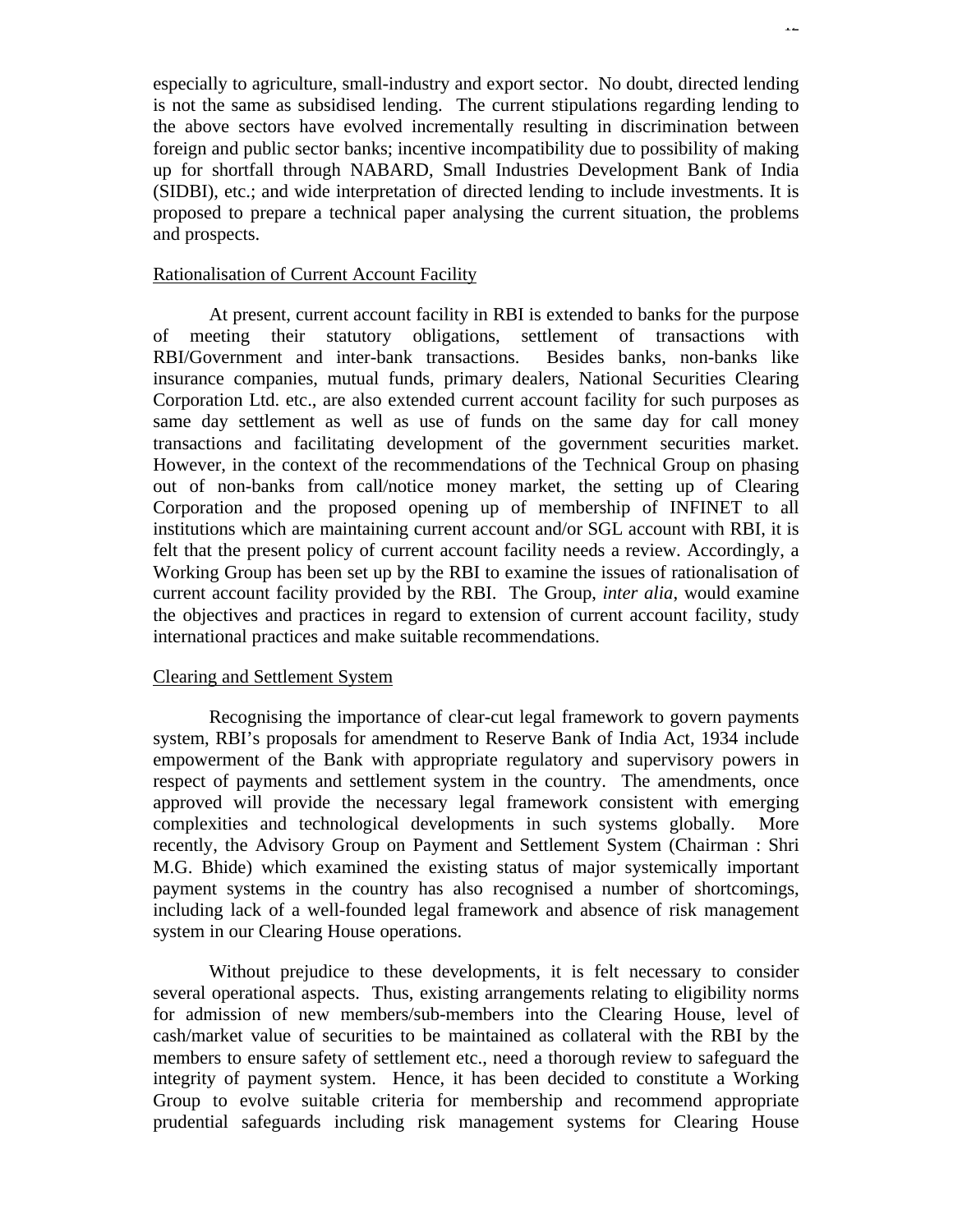operations. The Working Group will, *inter alia*, include select members of the Clearing House under the aegis of the RBI and will submit its report in three months.

# Review of Regulatory and Supervisory Arrangements

World over, financial innovations, technological development and blurring of distinction between financial institutions have resulted in increasing integration of financial services and markets. Technical advances have also resulted in accelerated pace of innovations and complexities in financial products besides the multi-fold increase in volumes and turnover. Indian financial system is catching up fast with these developments in the post-reform period. The regulatory regimes and supervisory systems in the changing environment face new challenges in safeguarding the integrity, efficiency, soundness and stability of the financial system. This calls for a study of the regulatory and supervisory arrangements. In India, the regulatory and supervisory arrangements have been rendered complex in view of the existence of various types of financial intermediaries with differing charters owing their origins to pre-reform plan strategies.

Currently, institutions that are broadly under the regulatory ambit of Reserve Bank fall in the following categories. (a) Public sector banks which are governed by statutes with close involvement of Government though regulated by RBI. (b) Foreign banks, which are registered as branches and private banks incorporated under Companies Act and regulated by RBI. (c)Urban Cooperative banks, both scheduled and non-scheduled, which are under dual regulation of RBI and the State Governments/Central Government. (d) Non-banking financial companies incorporated under Companies Act which have been recently brought legally within RBI's regulatory framework. Housing Finance companies, however, are regulated and supervised by National Housing Bank. (e) Regional Rural Banks and State and District Central Co-operative Banks, which are regulated by RBI, supervised by NABARD and additionally by Central Government and State Governments; and (e) Development Financial Institutions, some of which are under statute and some under Companies Act, which had been under Government control till recently. RBI has of late brought them to some extent within its regulatory and supervisory ambit.

Both the Madhava Rao Committee and the Capoor Committee had addressed issues of regulation relating to co-operative banks; but, several legislative actions are still to be initiated. Within the financial sector, concerns about systemic risk tend to focus on banks particularly in view of their role in the payments and settlement system. The regulatory oversight should, therefore, duly take into account the role of the financial institutions in the payments system, which is the backbone for an efficient financial system. In addition, the regulatory regime should also recognise the functional orientation and governance structures of different types of institutions. In this context, it will be possible to categorise the financial intermediaries under RBI's regulatory and supervisory umbrella into three categories. First, scheduled banks including cooperative banks that are part of the payment system. Second, commercially-oriented financial intermediaries, i.e., NBFCs and DFIs which have to be regulated keeping in view primarily the protection of depositors' interests and to some extent systemic implications in regard to larger entities. Third, cooperatives which are large in number with some hierarchic structures and widely dispersed and, essentially meant to cater to local areas which need to be regulated essentially to ensure protection of members'/depositors' interests, unless they happen to be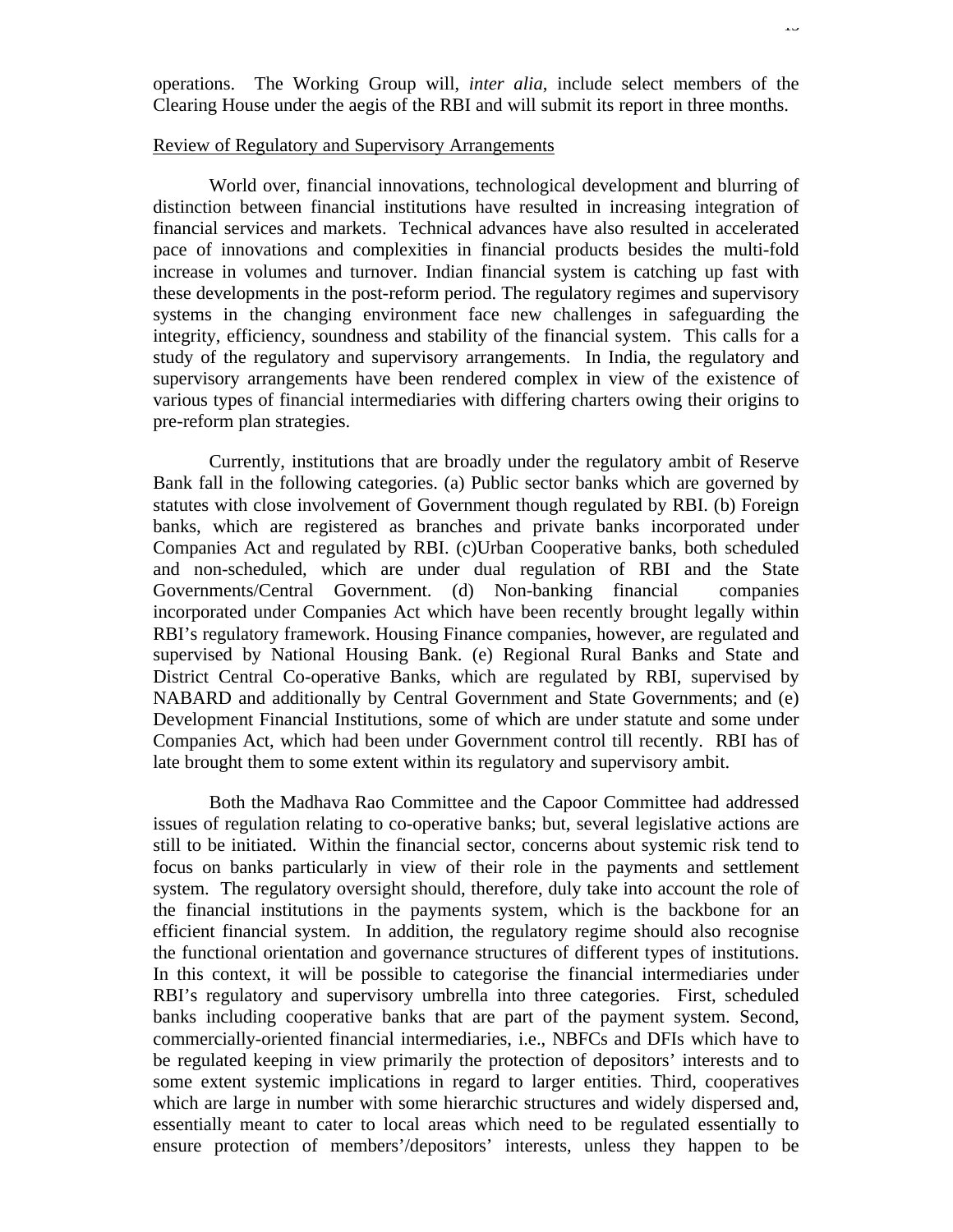scheduled banks. It is proposed to work on a technical paper covering various aspects keeping in view the complexities indicated above and the existing arrangements.

# Lenders Obligations and Liability

While there has been significant attention to the problem of credit recovery and wilful default and diversion of funds by borrowers, especially by large borrowers, sufficient attention has not been paid to the problems that small and medium borrowers face in their relations with lending entities. It is, therefore, considered necessary to prescribe the obligations and liability of lenders, particularly in terms of transparency, notice, confirmation, service, etc. It is proposed to study international practices and obtain views of commercial banks and other interested parties to help formulate its technical paper and parameters for an appropriate legislation.

# **Conclusion**

In conclusion, I have deliberately chosen a place other than Mumbai for explaining these developments since I believe that this policy has the potential to truly integrate different centres of the country through the technological and institutional measures contemplated.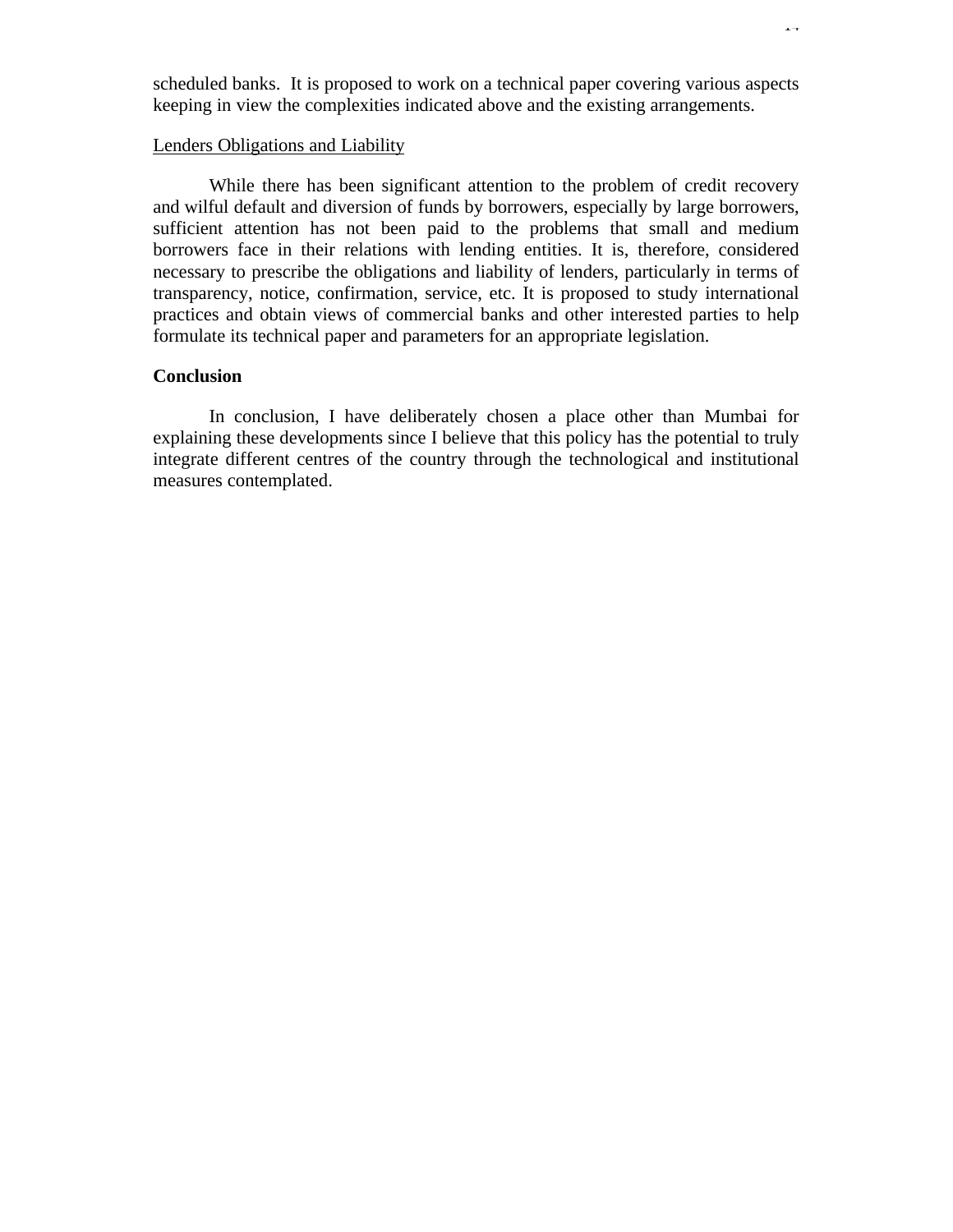| <b>Monetary Projections and Outcomes</b> |                          |             |               |                                                           |           | (Per Cent)                                                        |               |                                                        |
|------------------------------------------|--------------------------|-------------|---------------|-----------------------------------------------------------|-----------|-------------------------------------------------------------------|---------------|--------------------------------------------------------|
| 1997-98                                  |                          | 1998-99     |               | 1999-00                                                   |           | 2000-01                                                           |               | 2001-02                                                |
| Projection                               | Outturn                  | Projection  | Outturn       | Projection                                                | Outturn   | Projection                                                        | Outturn       | Projection                                             |
| $6.0 - 7.0$                              | 5.0                      | $6.5 - 7.0$ | 6.6           | $6.0 - 7.0$                                               | 6.4       | $6.5 - 7.0$                                                       | 6.0           | $6.0 - 6.5$                                            |
| (About $6.0$ )*                          |                          | $(6.0)*$    |               | $(6.0-6.5)^*$                                             |           | $(6.0-6.5)^*$                                                     |               |                                                        |
| Around 6.0                               | 5.3                      | $5.0 - 6.0$ | 4.8           | Around 5.0                                                | 6.8       | $4.5$ (avg of 2 yrs)                                              | 4.9           | within 5.0                                             |
|                                          |                          | $(4.8)$ *   |               | $(< 4.8)*$                                                |           | (Avg of 2 yrs) $*$                                                |               |                                                        |
| 15.0-15.5                                | 17.9                     | 15.0-15.5   | 19.2          | 15.5-16.0                                                 | 14.6      | 15.0                                                              | 16.2          | about 14.5                                             |
| 16.0                                     | 19.8                     | 15.5        | 19.3          | 16.5                                                      | 13.9      | 15.5                                                              | 17.8          | about 14.5                                             |
| 20.0-21.0                                | 18.6                     | 19.0        | 16.4          | 18.0                                                      | 17.8      | 16.0                                                              | 15.4          | 16.0-17.0                                              |
| <b>Bring Down</b>                        | From 14.0-14.5 Reduction |             | $12.0 - 14.0$ | Stable M-T<br>& L-T rates<br>with policy<br>pref for soft | 12.0-13.5 | Stable M-T<br>& L-T rates<br>with policy pre-<br>ference for soft | $10.0 - 13.0$ | Stable enviro-<br>nment with<br>preference<br>for soft |
| (Rs.Crore)                               |                          |             |               |                                                           |           |                                                                   |               |                                                        |
| 52,963                                   | 59,637                   | 79,376      | 93,953        | 84,014                                                    | 99,630    | 1,17,044                                                          | 1,15,183      | 1,18,852                                               |
| 33,820                                   | 40,494                   | 48,326      | 62,903        | 57,461                                                    | 73,077    | 77,353                                                            | 73,787        | 77,353                                                 |
| 7,749                                    | 7,749                    | 10,848      | 12,114        | 12,267                                                    | 13,706    | 11,420                                                            | 13,300        |                                                        |
| 7,192                                    | 7,193                    | 9,434       | 10,700        | 10,966                                                    | 12,405    | 11,000                                                            | 12,880        |                                                        |